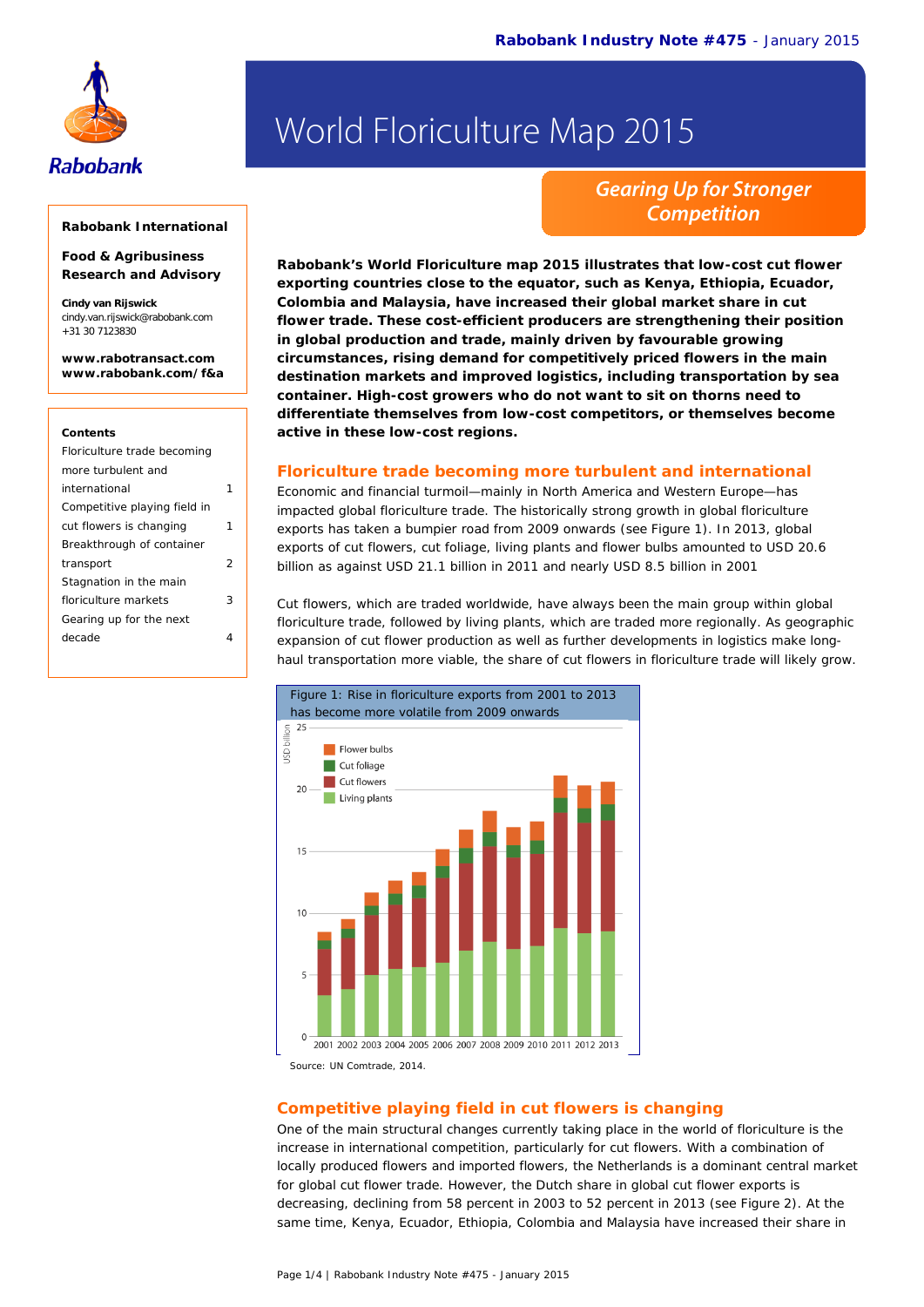World Floriculture Map 2015 global cut flower exports. Growers in these countries are able to achieve large-scale production of good-quality flowers for competitive prices.

> Zooming in on the main import markets exposes the shifts in international competitiveness. For example, in 2003, Japan imported 8 percent of its cut flowers from the Netherlands. In 2013, this share had decreased to 2 percent. In the same period, Japan increased cut flower imports from Malaysia from 10 percent to 26 percent, and those from Colombia grew from 14 percent to 22 percent. Russia has increased imports from Ecuador and Kenya at the expense of cut flowers from or via the Netherlands. The United States (US) imported about 65 percent of all cut flowers from Colombia in 2013, against 55 percent in 2003.

In the past decade, we have not seen any clear major trends in import and export flows in large emerging markets such as Brazil, China, India, Mexico and Turkey. However, we do see growing domestic demand and an increase in production of flowers and plants.



Source: UN Comtrade, 2014.

#### **Breakthrough of container transport**

Transport of cut flowers by sea container has become a major and an unstoppable development and has already become fairly substantial in a number of trade flows (*see Figure 3*). About 15 percent of total cut flower exports from Colombia are already shipped by sea. In 2013, Colombia shipped about 700 containers of mainly chrysanthemums to the United Kingdom (UK). One 40-ft container can be loaded with about 150,000 chrysanthemum stems. Other large container flows are from Vietnam to Japan and from Israel to Europe.

Transport by sea container is not new to floriculture, although it has been historically restricted to products with a relatively long shelf life, such as cut foliage, flower bulbs and young plants. Important foliage trade flows run from Costa Rica to the Netherlands and from China to Japan.

Expansion of container shipments in cut flowers is driven by various factors including the price difference between sea and air freight (the latter being roughly twice as expensive as the former), the ability to control conditions within containers, growing availability of port facilities and reefers, increasing knowledge of container transport and the best cut flower varieties to transport, and growing attention on sustainability issues.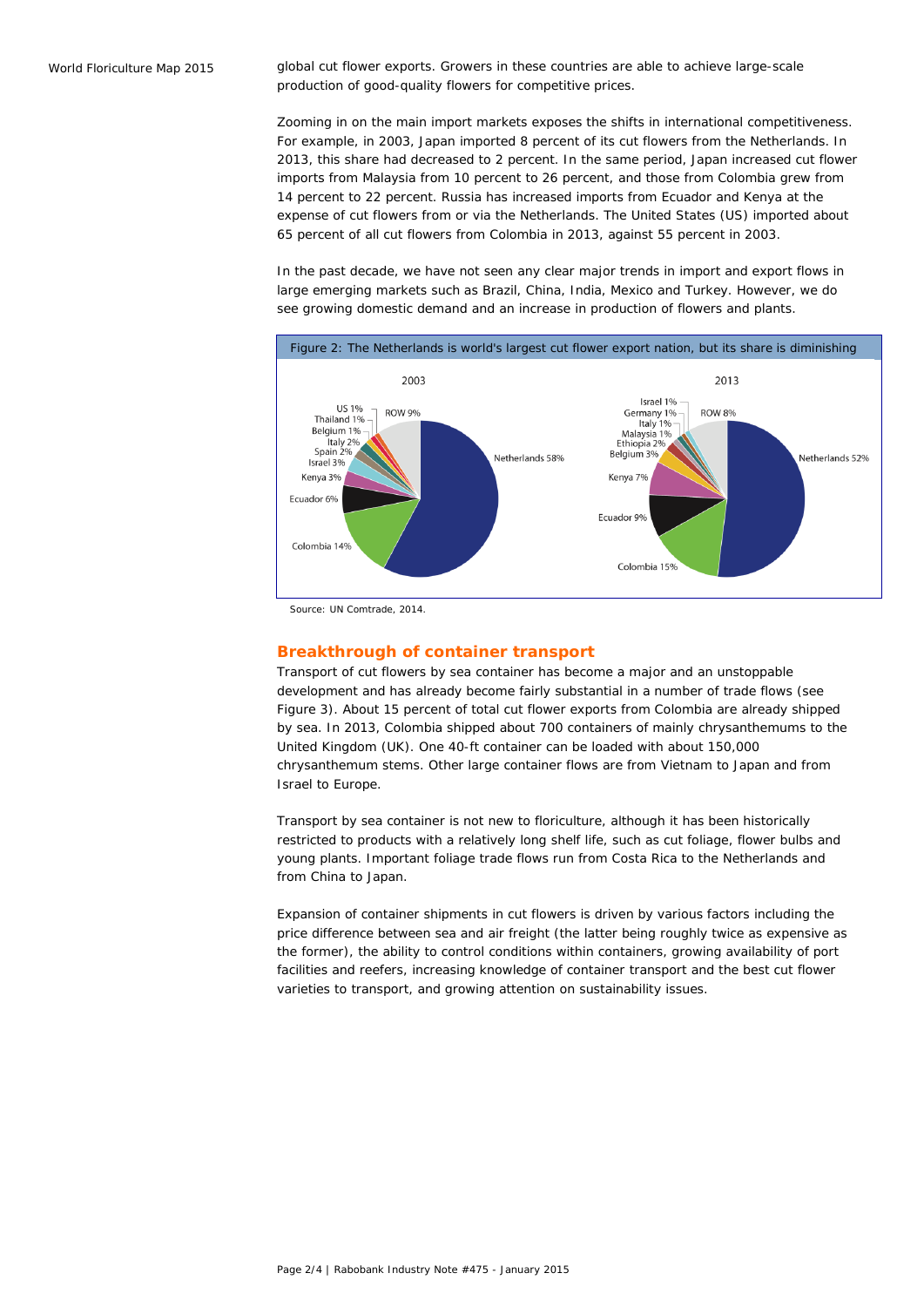

Source: FloraHolland, 2014.

## **Stagnation in the main floriculture markets**

In the US and Western Europe, growth in expenditure on floriculture products has come to a standstill. This is partly related to economic circumstances, in particular in the case of cut flowers that have a high correlation with disposable income. Consumer expenditure on bedding plants is very much linked with weather circumstances. But other factors such as availability and religious and cultural traditions also play an important role in flower and plant purchasing.

In certain markets, consumers seem to have moved to the low-value end of the market, which is mainly sold by supermarkets, discounters and DIY-stores. In the UK, the vast majority of cut flowers is sold by supermarkets, including discounters. In Germany, DIY stores are popular outlets for buying indoor plants. If organised retail chains professionalise and focus on their floriculture departments, they will be able to raise their market share. In Europe, the main growth in floriculture consumption has been in the Eastern part, including Russia. The size of the Russian market has already exceeded the Spanish market (*see Figure 4*). However, the Russian market is a very unstable market.